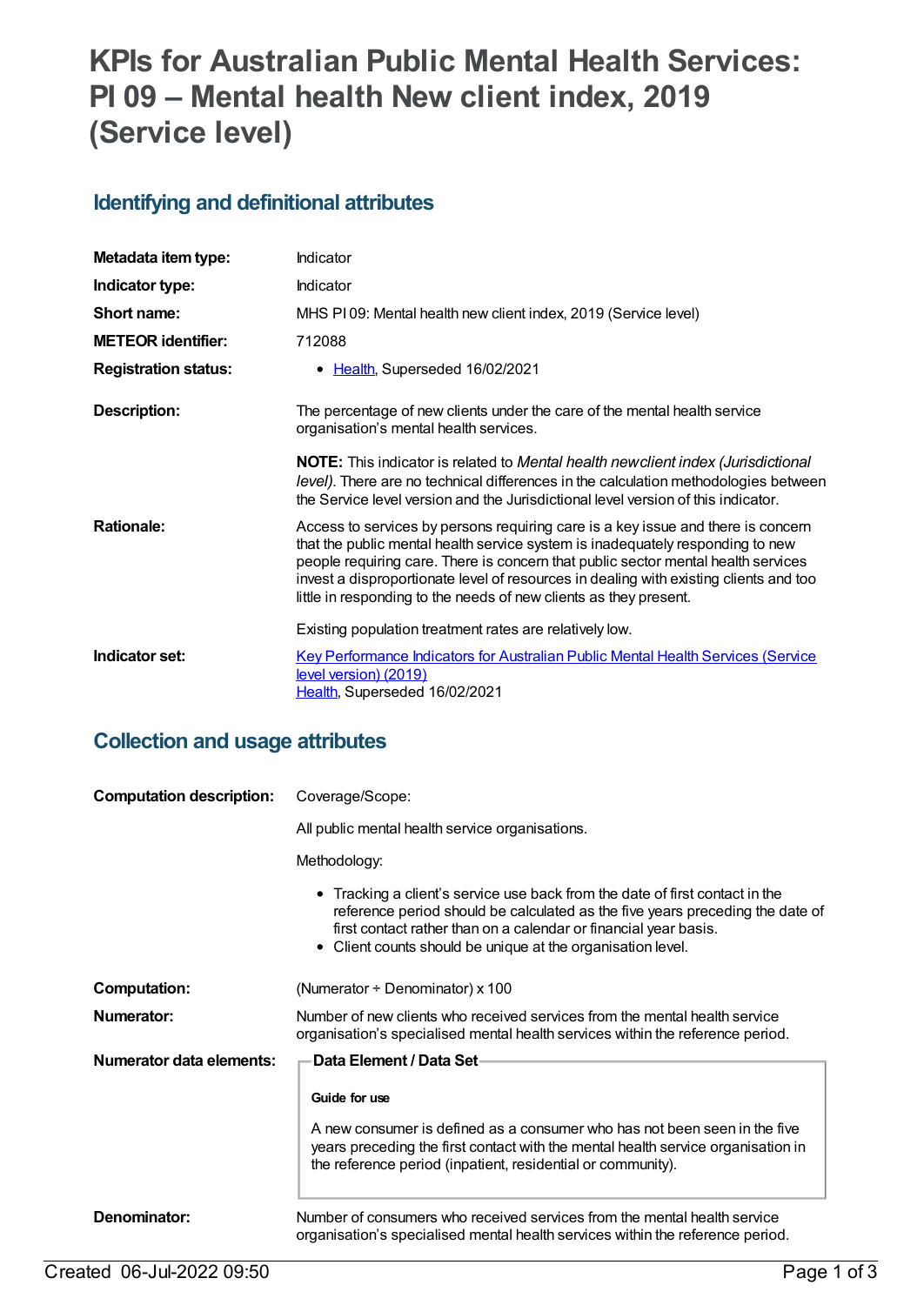| Disaggregation: | Service variables: setting, target population                                                        |
|-----------------|------------------------------------------------------------------------------------------------------|
|                 | Consumer attributes: age, Socio-Economic Indexes for Areas (SEIFA),<br>remoteness, Indigenous status |

# **Representational attributes**

| <b>Representation class:</b> | Percentage |
|------------------------------|------------|
| Data type:                   | Real       |
| Unit of measure:             | Person     |
| Format:                      | N[NN].N    |

# **Indicator conceptual framework**

| <b>Framework and</b> | Accessible |
|----------------------|------------|
| dimensions:          |            |

# **Accountability attributes**

| <b>Benchmark:</b>                                  | Levels at which the indicator can be useful for benchmarking:                                                                                                                                                                                                                                                                                                                                                                                                                                                                                                                                                                                                                                                                                                                                                                                                                                                                                                                                                                                                                                                                                                                                                                |
|----------------------------------------------------|------------------------------------------------------------------------------------------------------------------------------------------------------------------------------------------------------------------------------------------------------------------------------------------------------------------------------------------------------------------------------------------------------------------------------------------------------------------------------------------------------------------------------------------------------------------------------------------------------------------------------------------------------------------------------------------------------------------------------------------------------------------------------------------------------------------------------------------------------------------------------------------------------------------------------------------------------------------------------------------------------------------------------------------------------------------------------------------------------------------------------------------------------------------------------------------------------------------------------|
|                                                    | • mental health service organisation<br>• regional group of services<br>• state/territory.                                                                                                                                                                                                                                                                                                                                                                                                                                                                                                                                                                                                                                                                                                                                                                                                                                                                                                                                                                                                                                                                                                                                   |
| Further data development /<br>collection required: | This indicator cannot be accurately constructed using mental health National<br>Minimum Data Sets because they do not include unique patient identifiers that<br>allow links across data sets and financial reporting years.                                                                                                                                                                                                                                                                                                                                                                                                                                                                                                                                                                                                                                                                                                                                                                                                                                                                                                                                                                                                 |
|                                                    | There is no proxy solution available. Construction of this indicator at a national level<br>requires separate indicator data to be provided individually by states and<br>territories.                                                                                                                                                                                                                                                                                                                                                                                                                                                                                                                                                                                                                                                                                                                                                                                                                                                                                                                                                                                                                                       |
|                                                    | Development of state-wide unique patient identifiers within all mental health<br>NMDSs is needed to improve this capacity.                                                                                                                                                                                                                                                                                                                                                                                                                                                                                                                                                                                                                                                                                                                                                                                                                                                                                                                                                                                                                                                                                                   |
| Other issues caveats:                              | • This indicator presents complexities at the analysis stage. For example, there<br>are several approaches to defining 'new client' that depend on how the<br>following issues are resolved:<br>* Level of the mental health system at which 'newness' is defined: Consumers<br>new to a particular organisation may be existing consumers of other<br>organisations. Counts of new consumers at the state/territory level would<br>certainly yield lower estimates than those derived from organisation-level<br>counts.<br>* Diagnosis criteria for defining 'newness': A consumer may present with a<br>new condition, although they have received previous treatment for a different<br>condition.<br>• To date, the approach has been to specify an initial measure for<br>implementation with a view to further refinement following detailed work to<br>address the complexities associated with the definition of a new client and<br>the possible implementation of unique state-wide patient identifiers within all<br>jurisdictions.<br>• This work does not take into account the activities of private mental health<br>services, primary mental health care or the specialist private mental health<br>sector. |

### **Source and reference attributes**

| <b>Reference documents:</b> | National Mental Health Performance Subcommittee (NMHPSC) 2013. Key            |
|-----------------------------|-------------------------------------------------------------------------------|
|                             | Performance Indicators for Australian Public Mental Health Services, 3rd edn. |
|                             | Canberra: NMHPSC.                                                             |